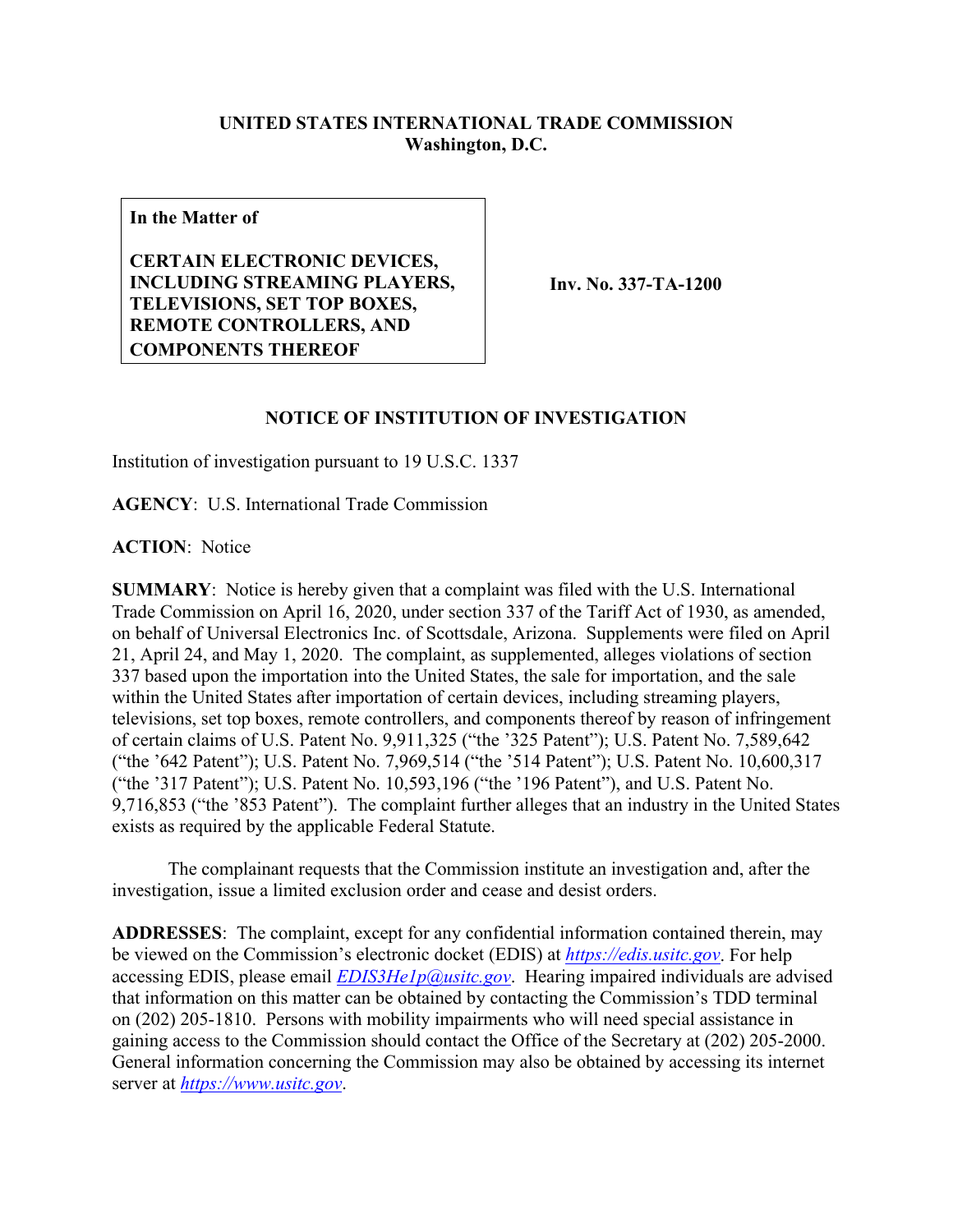**FOR FURTHER INFORMATION CONTACT**: Katherine Hiner, Office of the Secretary, Docket Services Division, U.S. International Trade Commission, telephone (202) 205-1802.

## **SUPPLEMENTARY INFORMATION**:

**AUTHORITY**: The authority for institution of this investigation is contained in section 337 of the Tariff Act of 1930, as amended, 19 U.S.C. 1337, and in section 210.10 of the Commission's Rules of Practice and Procedure, 19 C.F.R. 210.10 (2019).

**SCOPE OF INVESTIGATION**: Having considered the complaint, the U.S. International Trade Commission, on May 18, 2020, **ORDERED THAT** –

(1) Pursuant to subsection (b) of section 337 of the Tariff Act of 1930, as amended, an investigation be instituted to determine whether there is a violation of subsection (a)(1)(B) of section 337 in the importation into the United States, the sale for importation, or the sale within the United States after importation of certain products identified in paragraph (2) by reason of infringement of one or more of claims 1, 2, 4, 6-9, and 11-16 of the '325 patent; claims 1, 2-7, 12, 14, 19, 20, and 22-25 of the '642 patent; claims 1-6 and 20 of the '514 patent; claims 1-11 of the '317 patent; claims 1-22 of the '196 patent; claims 1-3 and 5-8 of the '853 patent; and whether an industry in the United States exists as required by subsection (a)(2) of section 337;

(2) Pursuant to section 210.10(b)(1) of the Commission's Rules of Practice and Procedure, 19 C.F.R. 210.10(b)(1), the plain language description of the accused products or category of accused products, which defines the scope of the investigation, is "televisions, settop boxes, remote control devices, streaming devices, and sound bars that incorporate the infringing technology";

(3) For the purpose of the investigation so instituted, the following are hereby named as parties upon which this notice of investigation shall be served:

(a) The complainant is:

Universal Electronics, Inc. 15147 N. Scottsdale Road Suite H300 Scottsdale, Arizona 85254

(b) The respondents is/are the following entities alleged to be in violation of section 337, and is/are the parties upon which the complaint is to be served:

> Roku Inc. 150 Winchester Circle, Los Gatos, CA 95032

TCL Electronics Holdings Limited, f/k/a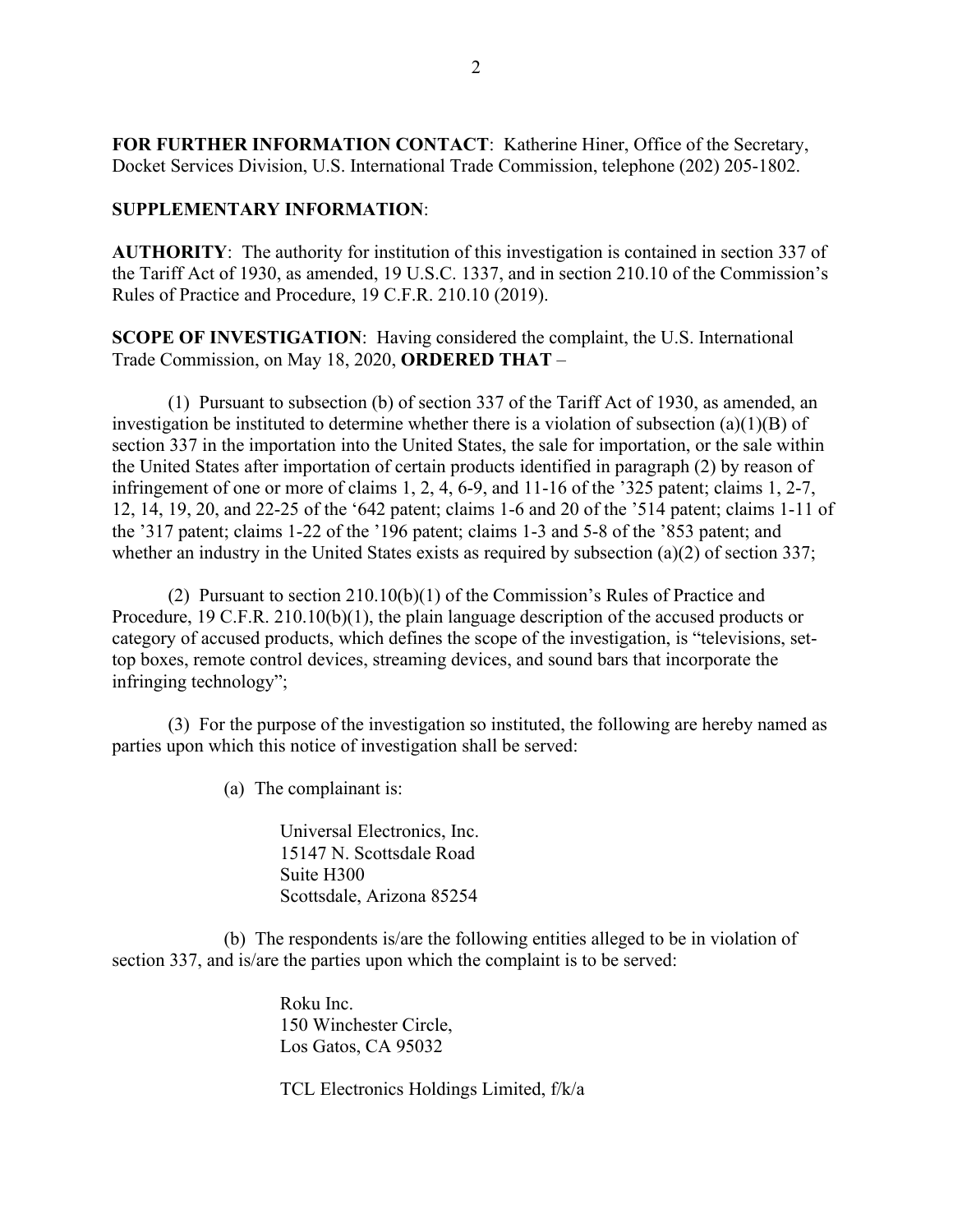TCL Multimedia Holdings Limited 7th Floor, Bulding 22E, 22 Science Park East Avenue, Hong Kong Science Park, Shatin, New Territories, Hong Kong

Shenzhen TCL New Technology Company Limited 5 Shekou Industrial Avenue Shenzhen, 518067 P.R. China.

TCL King Electrical Appliances (Huizhou) Company Limited 78 Zhongkai Development Zone Huizhou, 516006 P.R. China

TTE Technology Inc. d/b/a/ TCL USA and TCL North America 555 South Promenade Avenue Suite 103 Corona, CA 92879

TCL Corp. TCL Technology Building, 17 Huifeng 3rd Road, Zhongkai Hi-Tech Development District, Huizhou City, Guangdong Province P.R. China.

TCL Moka, Int'l Ltd. 13/F, TCL Tower, 8 Tai Chung Road Tsuen Wan, New Territories, Hong Kong

TCL Overseas Marketing Ltd., 13/F, TCL Tower, 8 Tai Chung Road Tsuen Wan, New Territories, Hong Kong

TCL Industries Holdings Co., Ltd. 13/F, TCL Tower, 8 Tai Chung Road Tsuen Wan, New Territories Hong Kong

TCL Smart Device (Vietnam) Company, Ltd. No. 26 VSIP II-A, Street 32,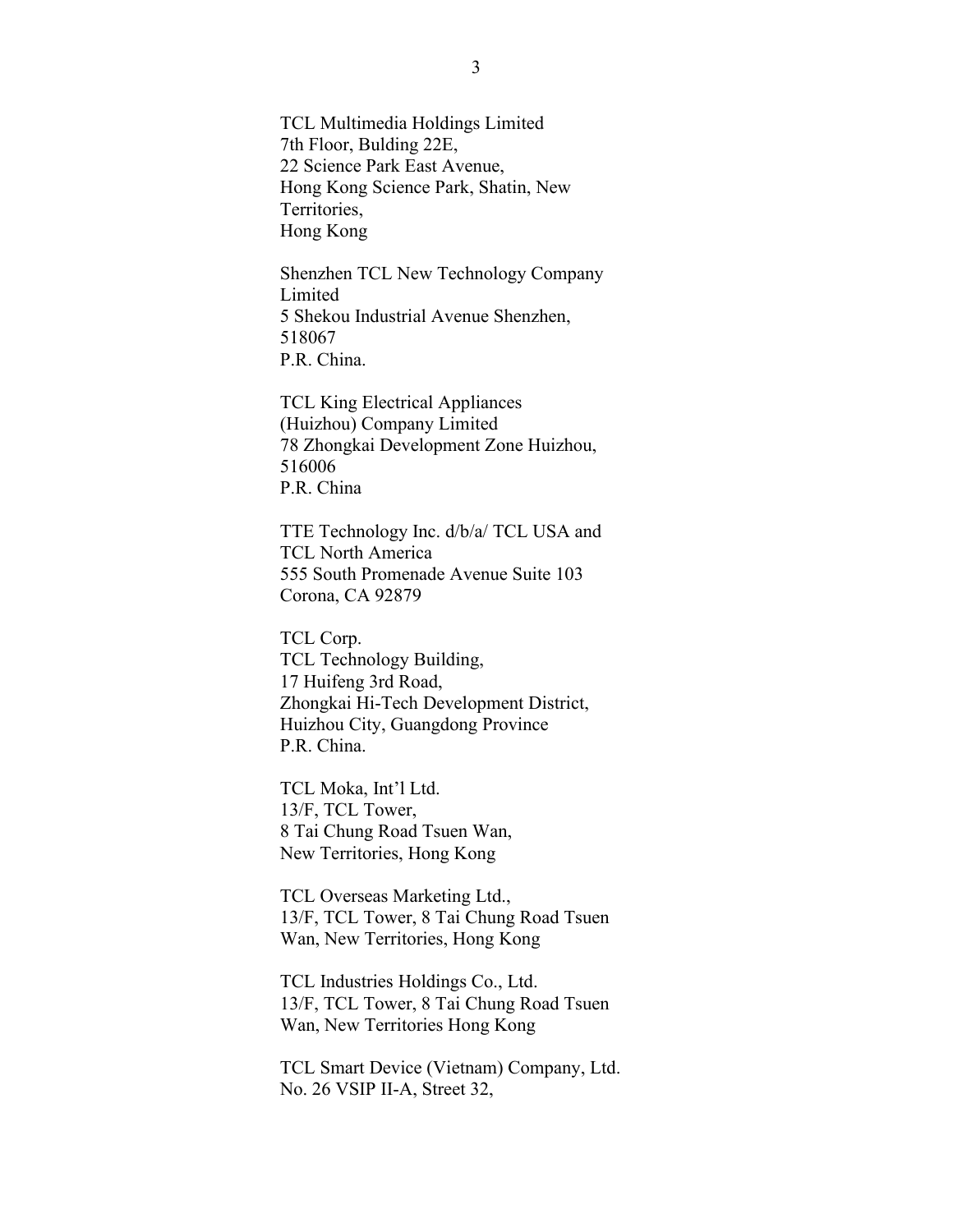Vietnam Singapore Industrial Park II-A, Tan Binh Commune, Bac Tan Uyen District, Binh Duong Province, Vietnam

Hisense Co. Ltd. Hisense Tower, No. 17 Donghai West Road, South District, Qingdao, Shandong Provence 266071, P.R. China

Hisense Electronics Manufacturing Company of America Corporation d/b/a Hisense USA 7310 McGinnis Ferry Road Suwanee, Georgia 20024

Hisense Import & Export Co. Ltd. Hisense Tower, No. 17 Donghai West Road, South District, Qingdao, Shandong Provence 266071, P.R. China

Qingdao Hisense Electric Co., Ltd. 218 Qianwangang Road Economic Technology Development Zone, Qingdao, Shandong Province 266555, P.R. China

Hisense International (HK) Co., Ltd. Room 3101-5, Singga Coml Ctr, 148 Connaught Road West Sheng Wan Hong Kong (SAR)

Funai Electric Co., Ltd. 7-7-1 Nakagaito, Daito city, Osaka 574-0013 Japan

Funai Corporation Inc. 201 Route 17 North, Suite 903 Rutherford, NJ 07070